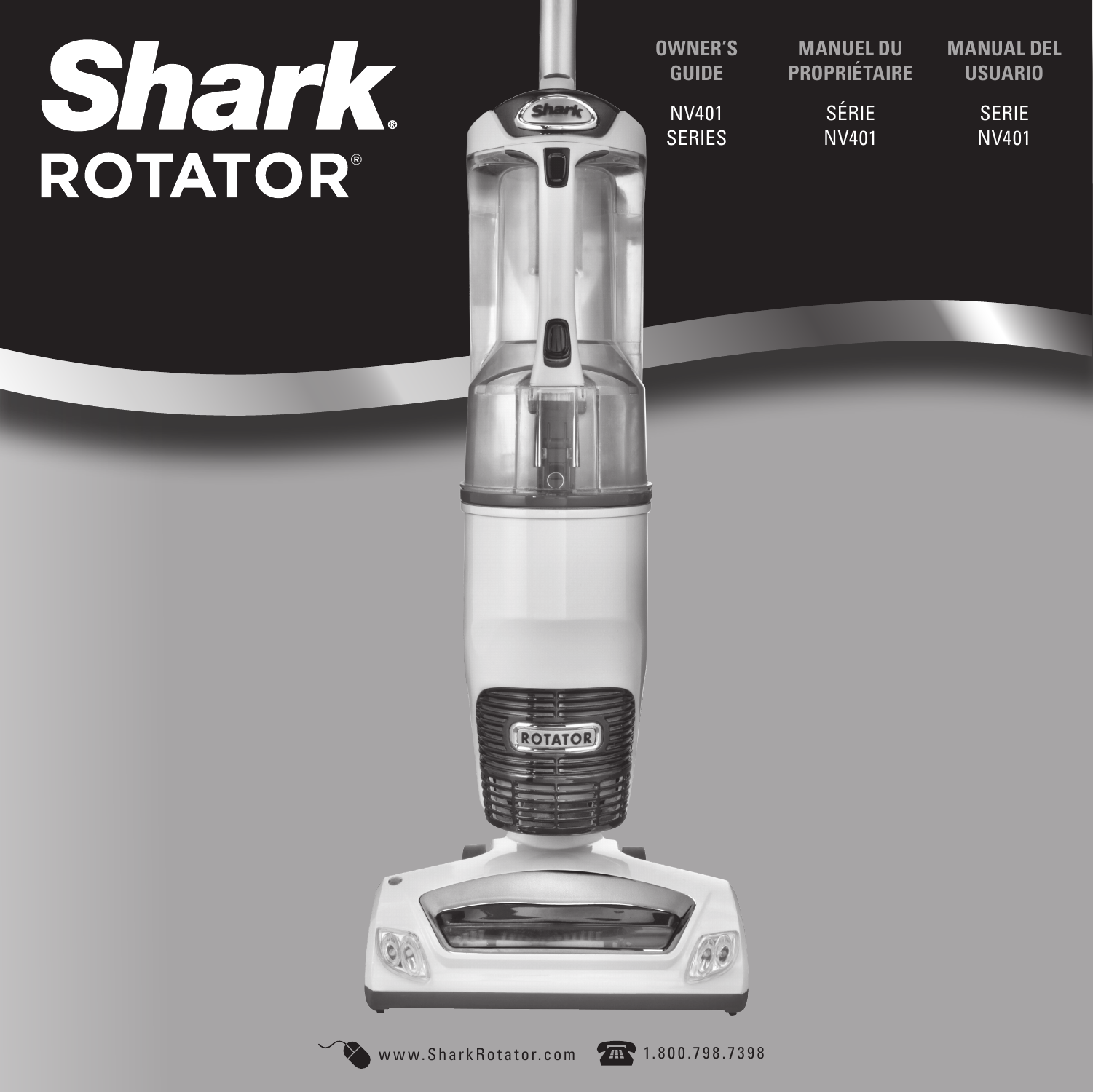# **Shark**

Thank you for purchasing the Shark® Rotator® Upright Vacuum Cleaner.

This Owner's Guide is designed to help you get a complete understanding of your new vacuum cleaner. Please read it carefully and keep for future reference. For a list of what is included with this model, refer to inside flap of box.

If you should have a question about your Shark® Rotator®, please call the Shark® Customer service line at 800-798-7398.

| THANK YOU!    | <b>REGISTER YOUR PURCHASE:</b><br>www.sharkrotator.com<br>$\bullet$ 1.800.798.7398<br><b>RECORD THIS INFORMATION:</b><br>Model Number:<br>Date of Purchase (Keep receipt):                                                                                                                             | <b>TECHNICAL SPECIFICATIONS:</b><br>Voltage:<br>120V., 60Hz<br>Watts:<br>1200W<br>10A<br>Amps:<br>RECOMMENDED FILTER CLEANING SCHEDULE:<br>See the MAINTENANCE section for filter cleaning instructions<br>Foam filter:<br>Every 3 months<br><b>XFF400</b><br>Felt Filter:<br>Every 3 months<br><b>XFF400</b><br>Post-Motor Filter:<br>Every 12 months<br><b>XFH400</b> | <b>TO REDUCE THE</b><br>DO NOT use<br>1<br>2<br>Unplug from<br>DO NOT use<br>3<br>is not workin<br>dropped into<br>repair, or adj<br>DO NOT pull<br>4<br>DO NOT unp<br>5 |
|---------------|--------------------------------------------------------------------------------------------------------------------------------------------------------------------------------------------------------------------------------------------------------------------------------------------------------|-------------------------------------------------------------------------------------------------------------------------------------------------------------------------------------------------------------------------------------------------------------------------------------------------------------------------------------------------------------------------|--------------------------------------------------------------------------------------------------------------------------------------------------------------------------|
|               | Merci d'avoir fait l'achat de l'aspirateur vertical Rotator <sup>MD</sup> de Shark <sup>MD</sup> .<br>Ce manuel du propriétaire est conçu pour vous aider à obtenir une<br>compréhension complète de votre nouvel aspirateur. Veuillez le lire<br>attentivement et conservez-le pour référence future. | Pour une liste de ce qui est inclus avec ce modèle, reportez-vous au rabat<br>intérieur de la boîte.<br>Si vous avez une question concernant votre aspirateur Rotator <sup>MD</sup> de Shark <sup>MD</sup> ,<br>veuillez appeler le service à la clientèle de Shark <sup>MD</sup> au 800-798-7398.                                                                      | DO NOT han<br>6<br>DO NOT run<br>7<br>cord or pull o<br>The use of a<br>8<br>DO NOT leav<br>9                                                                            |
| <b>MERCI!</b> | <b>ENREGISTRER VOTRE ACHAT:</b><br>$\infty$ www.sharkrotator.com<br>28 1.800.798.7398                                                                                                                                                                                                                  | <b>SPÉCIFICATIONS TECHNIQUES:</b><br>120V., 60Hz<br>Tension:<br>Watts:<br>1200W<br>Ampères :<br>10A                                                                                                                                                                                                                                                                     | 10 Keep cord av<br>11 Turn off all c<br>12 Always turn<br>motorized no                                                                                                   |
|               | <b>INSCRIRE CETTE INFORMATION:</b><br>Numéro de modèle : _<br>Date d'achat (conservez le reçu) :                                                                                                                                                                                                       | <b>HORAIRE RECOMMANDÉ POUR LE NETTOYAGE DES FILTRES :</b><br>Consultez la section ENTRETIEN pour les instructions concernant le nettoyage des filtres<br>Filtre en mousse :<br>à tous les 3 mois<br><b>XFF400</b><br>Filtre en feutre :<br><b>XFF400</b><br>à tous les 3 mois<br>Filtre après-moteur : XFH400<br>à tous les 12 mois                                     | 13 Store your va<br>holders - as :<br><b>14</b> Use only as o<br>15 DO NOT put<br>blocked; kee                                                                           |
|               | Gracias por haber comprado la aspiradora vertical Shark® Rotator®.<br>Este manual del usuario está diseñado para ayudarle a comprender completa-<br>mente su nueva aspiradora. Léalo cuidadosamente y guárdelo para referencia<br>futura.                                                              | Por una lista de lo que viene incluido con este modelo, consulte la pestaña<br>interna de la caja.<br>Si tiene alguna pregunta acerca de su Shark® Rotator®, llame a Servicio al<br>cliente de Shark® al 800-798-7398.                                                                                                                                                  | 16 Keep your w<br><b>17</b> Keep the vac<br>avoid damag<br>18 DO NOT plac<br>19 DO NOT allo                                                                              |
| ¡GRACIAS!     | <b>REGISTRE SU COMPRA:</b><br>www.sharkrotator.com<br>1.800.798.7398                                                                                                                                                                                                                                   | <b>ESPECIFICACIONES TÉCNICAS:</b><br>120V., 60Hz<br>Voltaje:<br>1200W<br>Potencia:<br>Amperes:<br>10A                                                                                                                                                                                                                                                                   | Close attenti<br><b>20</b> DO NOT use                                                                                                                                    |
|               | <b>REGISTRE ESTA INFORMACIÓN:</b><br>Número de Modelo:<br>Fecha de compra (guarde el recibo):                                                                                                                                                                                                          | PROGRAMA RECOMENDADO DE LIMPIEZA DEL FILTRO:<br>Consulte la sección MANTENIMIENTO por instrucciones de limpieza del filtro<br>Cada 3 meses<br>Filtro de espuma:<br><b>XFF400</b><br>Filtro de fieltro:<br>Cada 3 meses<br><b>XFF400</b><br>Filtro de salida:<br>Cada 12 meses<br><b>XFH400</b>                                                                          |                                                                                                                                                                          |

- **14** Use only as described in this manual.
- any objects into openings. DO NOT use with any opening ep free of dust, lint, hair, and anything that may reduce air flow.
- **16** There well lit.

- **17** Keep the vacuum cleaner moving over the carpet surface at all times to ing the carpet fibers.
- **18** De vacuum cleaner on unstable surfaces such as chairs or tables. **37** DO NOT use outdoors or on wet surfaces; use only on dry surfaces.
- w young children to operate the vacuum cleaner or use as a toy. ion is necessary when used by or near children.
- without dust cup and/or filters in place.
- **21** DO NOT use if air flow is restricted; if the air paths, the hose, or the accessories become blocked, turn the vacuum cleaner off. Remove all obstructions before you turn on the unit again.
- **22** Keep the end of the hose and accessory openings away from face and body.
- **23** Keep cleaning tools and hose suction openings away from hair, face, fingers, uncovered feet, or loose clothing.
- **24** Only use manufacturer's recommended attachments.

- **25** Make sure that all filters are thoroughly dry after routine cleaning.
- **26** Make sure that dust cup and all filters are in place after routine maintenance.
- **27** Make sure accessories are free of blockages.
- **28** Only use filters and accessories provided by SharkNinja Operating LLC. [Failure to do so will void the warranty.]
- outdoors or on wet surfaces.
- **2** electrical outlet when not in use and before servicing.
- vacuum cleaner with a damaged cord or plug. If vacuum cleaner ig as it should, has been dropped, damaged, left outdoors, or water, return it to SharkNinia Operating LLC for examination. ristment
- **4**  $\alpha$  D  $\alpha$  D  $\alpha$  D  $\alpha$  are cord or use the cord as a handle.
- lug by pulling on cord; to unplug, grasp the plug, not the cord.
- dle plug or vacuum cleaner with wet hands.
- the vacuum cleaner over the power cord, close a door on the cord around sharp corners.
- **8** The use of an extension cord is not recommended.
- $\nu$ e vacuum cleaner when plugged in.
- *Nav from heated surfaces.*
- ontrols before plugging or unplugging the vacuum cleaner.
- off the vacuum cleaner before connecting or disconnecting pzzle.
- **1** A storm of earner with the power cord secured around the two cord shown in the storage instructions. **32** DO NOT pick up flammable or combustible materials such as lighter fluid. gasoline, or kerosene or use vacuum in areas where they may be present.

When using an electrical appliance, basic safety precautions should always be observed, including the following:

# **AWARNING**

# **RISK OF FIRE, ELECTRIC SHOCK OR INJURY:**

# **GENERAL USE**

# IMPORTANT SAFEGUARDS

**Shark** 

# **HOSE ATTACHMENTS**

# **DUST CUP/FILTERS/ACCESSORIES**

Before turning on the vacuum:

# **GENERAL CLEANING**

- **29** DO NOT pick up large-sized objects.
- **30** DO NOT pick up hard or sharp objects such as glass, nails, screws or coins that could damage the vacuum cleaner.
- **31** DO NOT pick up smoking or burning objects such as hot coals, cigarette butts, or matches.
- **33** DO NOT pick up toxic solutions such as chlorine bleach, ammonia, or drain cleaner.
- **34** DO NOT use in an enclosed space where vapors are present from paint, paint thinner, moth-proofing substances, flammable dust or other explosive or toxic materials.
- **35** DO NOT vacuum up any liquids.
- **36** DO NOT immerse vacuum cleaner in water or other liquids.
- **38** Use extra care when cleaning on stairs.

# **POLARIZED PLUG**

To reduce the risk of electric shock, this vacuum cleaner has a polarized plug (one blade is wider than the other). As a safety feature, this plug will fit into a polarized outlet only one way. If the plug does not fit fully into the outlet, reverse the plug. If it still does not fit, contact a qualified electrician. DO NOT force into outlet or try to modify to fit.

**FOR HOUSEHOLD USE ONLY**

**READ ALL INSTRUCTIONS BEFORE USE**

# SAVE THESE INSTRUCTIONS

**2** www.SharkRotator.com **800.798.7398 FOR HOUSEHOLD USE ONLY 300.798.7398**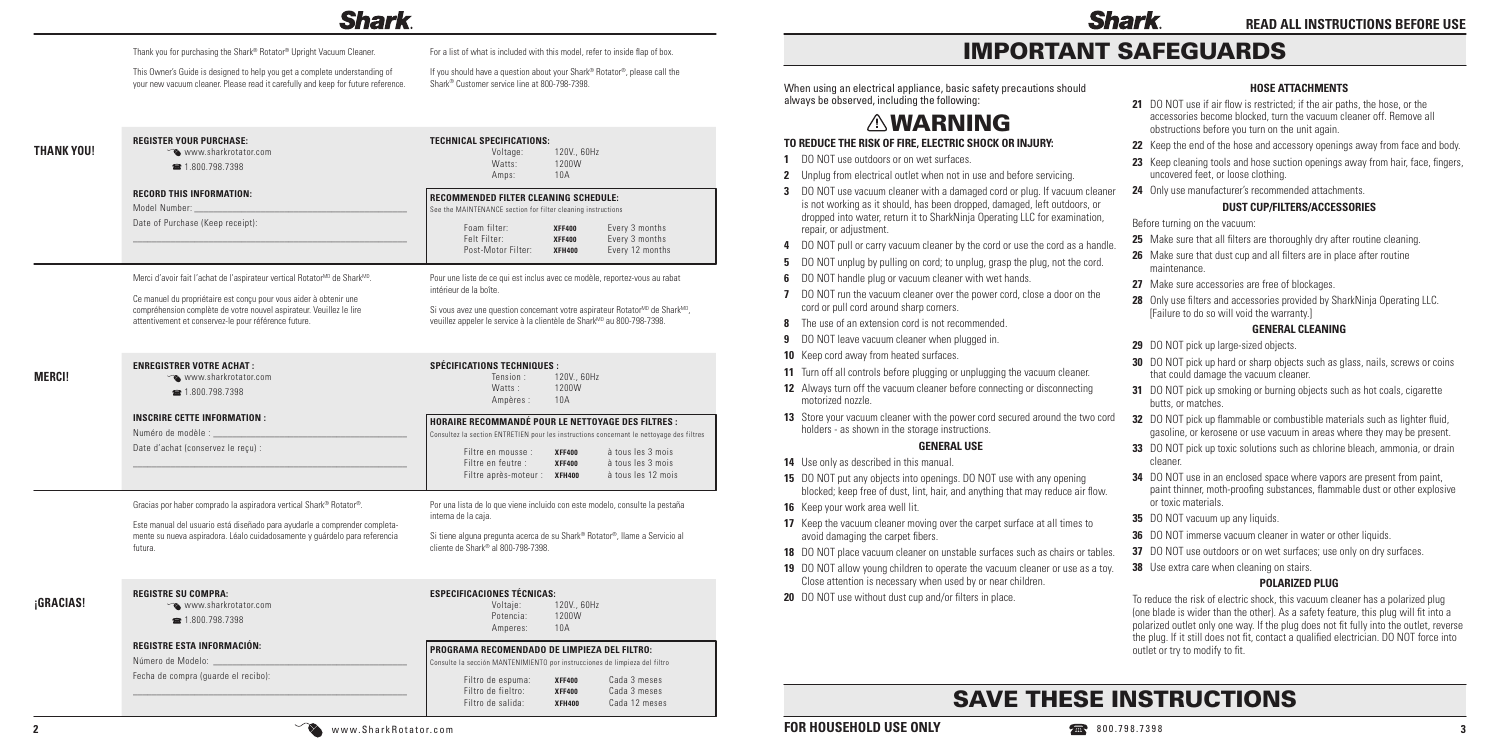Al usar aparatos eléctricos, siempre debe seguir precauciones básicas de seguridad, incluyendo las siguientes:

# **ADVERTENCIA**

# **PARA REDUCIR EL RIESGO DE INCENDIO, DESCARGA ELÉCTRICA O DAÑOS PERSONALES:**

- **1** NO la utilice en el exterior o en superficies húmedas.
- **2** Desenchúfela del tomacorriente cuando no la utilice y antes de limpiarla.
- **3** NO use la aspiradora si el cable o el enchufe están dañados. Si la aspiradora no funciona como debe, ha sufrido caídas, daños, se ha dejado en el exterior o caído en el agua, retórnela a SharkNinja Operating LLC para que sea examinada, reparada o ajustada.
- **4** NO arrastre o transporte la aspiradora tirando del cable ni use el cable como un mango.
- **5** NO la desenchufe tirando del cable; para desenchufarla, sostenga el enchufe, no el cable.
- **6** NO toque el enchufe o la aspiradora con las manos húmedas.
- **7** NO pase la aspiradora sobre el cable de alimentación, no apriete el cable al cerrar una puerta ni tire del cable a través de bordes filosos.
- **8** NO se recomienda el uso de un cable de extensión.
- **9** NO deje la aspiradora desatendida cuando esté enchufada.
- **10** Mantenga el cable alejado de superficies calientes.
- **11** Apague todos los controles antes de enchufar o desenchufar la aspiradora.
- **12** Apague siempre la aspiradora antes de conectar o desconectar el cabezal motorizado.
- **13** Guarde su aspiradora con el cable de alimentación enrollado en los dos soportes como se muestra en las instrucciones de almacenamiento

# **USO GENERAL**

- **14** Utilícela solamente como se indica en este manual.
- **15** NO introduzca ningún objeto en las ranuras. NO la use con ninguna abertura tapada; manténgalas libres de polvo, pelusa, pelos y cualquier otra cosa que pudiera reducir el flujo de aire.
- **16** Mantenga el área de trabajo bien iluminada.
- **17** Mantenga la aspiradora en movimiento sobre la superficie de la alfombra todo el tiempo para evitar dañar las fibras de la alfombra.
- **18** NO coloque la aspiradora sobre superficies inestables como sillas o mesas.
- **19** NO permita que los niños pequeños usen la aspiradora o que se utilice como un juguete. Debe tener mucho cuidado al ser utilizada por o cerca de niños.
- **20** NO la utilice sin el recipiente de la tierra y/o los filtros instalados en su lugar.
- **29** NO aspire objetos muy grandes.
- **30** NO aspire objetos duros o filosos como vidrios, clavos, tornillos, monedas, los que podrían dañar la aspiradora.
- **31** NO aspire objetos con fuego o humeantes tales como carbón caliente, colillas de cigarrillos o fósforos.
- **32** NO aspire materiales inflamables o combustibles como líquido para encendedor o queroseno, ni use la aspiradora en áreas en las cuales puedan estar presentes.
- **33** NO la use para aspirar soluciones tóxicas tales como lavandina, amoníaco o destapa cañerías.
- **34** NO la use en lugares cerrados y con vapores de pintura, diluyente de pintura, substancias antipolilla, polvo inflamable u otros materiales explosivos o tóxicos.
- **35** NO aspire ningún líquido.
- **36** NO sumerja la aspiradora en agua o ningún otro líquido.
- **37** NO la use en el exterior o en superficies mojadas; úsela únicamente en superficies secas.
- **38** Tenga especial cuidado al limpiar escaleras.

# MEDIDAS IMPORTANTES DE SEGURIDAD

# **ACCESORIOS PARA LA MANGUERA**

- **21** NO los use si el flujo de aire está restringido; si las aberturas de circulación de aire, la manguera o los accesorios se tapan, apague la aspiradora. Saque todas las obstrucciones antes de volver a encender la unidad.
- **22** Mantenga el extremo de la manguera y las aberturas de los accesorios alejados de la cara y del cuerpo.
- **23** Mantenga las herramientas de limpieza y las aberturas de succión de la manguera alejados del cabello, la cara, los dedos, los pies o ropa suelta.
- **24** Use únicamente los accesorios recomendados por el fabricante.

# **RECIPIENTE PARA LA TIERRA/FILTROS/ACCESORIOS**

Antes de encender la aspiradora:

- **25** Verifique que todos los filtros estén completamente secos luego de limpiarlos.
- **26** Verifique que el recipiente para la tierra y todos los filtros estén en su lugar luego de realizar el mantenimiento de rutina.
- **27** Verifique que los accesorios no estén tapados.
- **28** Use únicamente filtros y accesorios proporcionados por SharkNinja Operating LLC. [El no hacerlo invalidará la garantía].

# **LIMPIEZA GENERAL**

- 21 N'UTILISEZ PAS si le débit d'air est restreint; si les conduits d'air, le boyau ou les accessoires sont obstrués, éteignez l'aspirateur. Retirez toutes les obstructions avant de remettre l'appareil en marche.
- **22** Tenez éloigné de votre visage et votre corps, le boyau et les ouvertures pour accessoires.
- **23** Gardez la brosse rotative et les orifices d'aspiration éloignés de vos cheveux, de votre figure, de vos doigts, de vos pieds nus ou de vêtements amples.
- **24** N'utilisez que les accessoires recommandés par le manufacturier.

# **ENCHUFE POLARIZADO**

Para reducir el riesgo de una descarga eléctrica, esta aspiradora posee un enchufe polarizado (una pata es más ancha que la otra). Como medida de seguridad, este cable entrará únicamente en un tomacorriente polarizado. Si el enchufe no entra completamente en el tomacorriente, inviértalo. Si aún no entra, llame a un electricista calificado. NO lo fuerce dentro del tomacorriente ni trate de modificarlo para que calce.

**PARA USO DOMÉSTICO SOLAMENTE**

Lorsque vous utilisez un appareil électrique, des précautions de sécurité de base devraient toujours être suivies, incluant celles qui suivent :

# **AVERTISSEMENT**

# **POUR RÉDUIRE LE RISQUE D'INCENDIE, DE CHOCS ÉLECTRIQUES OU DE BLESSURES :**

- **1** N'UTILISEZ PAS à l'extérieur ou sur des surfaces humides.
- **2** Débranchez l'aspirateur de la prise de courant lorsqu'il n'est pas utilisé et avant tout entretien.
- **3** N'UTILISEZ PAS l'aspirateur si le cordon ou la prise est endommagée. Si l'aspirateur ne fonctionne pas comme il se doit, a été échappé, endommagé, laissé à l'extérieur ou bien échappé dans l'eau, veuillez le retourner à SharkNinja Operating LLC pour une vérification, pour un ajustement ou pour une réparation.
- **4** NE TIREZ PAS ou NE TRANSPORTEZ PAS l'aspirateur par le cordon d'alimentation ou ne l'utilisez pas comme une poignée.
- **5** NE le DÉBRANCHEZ PAS en tirant sur le cordon d'alimentation; pour le débrancher, agrippez la fiche et non le cordon.
- **6** NE MANIPULEZ PAS la fiche d'alimentation électrique ou l'aspirateur avec des mains humides.
- **7** NE PASSEZ PAS l'aspirateur par-dessus le cordon d'alimentation; ne fermez pas une porte sur le cordon ou ne le tirez pas sur des coins pointus.
- **8** L'utilisation d'une rallonge électrique n'est pas recommandée.
- **9** NE LAISSEZ PAS l'appareil sans surveillance lorsqu'il est branché.
- **10** Gardez le cordon éloigné des surfaces chaudes.
- **11** Fermez toutes les commandes avant de brancher ou débrancher l'aspirateur.
- **12** Éteignez toujours l'appareil avant de brancher ou débrancher la brosse motorisée.
- **13** Rangez votre appareil avec le cordon d'alimentation bien enroulé autour des deux supports à cordon comme indiqué dans les instructions pour le rangement.

# **UTILISATION GÉNÉRALE**

- **14** Utilisez seulement de la façon indiquée dans ce manuel.
- **15** N'INSÉREZ PAS d'objets dans les ouvertures. N'UTILISEZ PAS si des ouvertures sont bouchées; assurez-vous qu'il n'y a pas de poussière, de charpie, de cheveux et tout autre objet pouvant réduire le débit d'air.
- **16** Veuillez garder votre zone de travail bien éclairée.
- **17** L'aspirateur doit toujours être en mouvement sur le tapis afin d'éviter d'endommager les fibres.
- **18** NE PLACEZ PAS l'aspirateur sur des surfaces instables telles que chaises ou tables.
- **19** NE LAISSEZ PAS les jeunes enfants utiliser l'aspirateur ou l'utiliser comme un jouet. Une étroite surveillance est nécessaire lorsqu'utilisé près ou par des enfants.
- **20** N'UTILISEZ PAS si le récipient à poussière et/ou les filtres ne sont pas en place.

# CONSIGNES DE SÉCURITÉ IMPORTANTES

# CONSERVEZ CES INSTRUCTIONS CONSERVE ESTAS INSTRUCCIONES



**LEA COMPLETAMENTE LAS INSTRUCCIONES ANTES DE UTILIZARLO** 

# **ACCESSOIRES POUR BOYAU**

# **RÉCIPIENT À POUSSIÈRE / FILTRES / ACCESSOIRES**

Avant de mettre l'aspirateur en marche :

- **25** Assurez-vous que les filtres soient complètement secs après le nettoyage de routine.
- **26** Après avoir effectué l'entretien de routine, assurez-vous que le récipient à poussière et tous les filtres sont bien en place.
- 27 Assurez-vous que les accessoires sont libres de toute obstruction.
- **28** Utilisez seulement les filtres et accessoires fournis par SharkNinja Operating LLC. [À défaut de quoi, la garantie sera annulée.]

# **NETTOYAGE GÉNÉRAL**

- 29 NE RAMASSEZ PAS de gros objets.
- **30** NE RAMASSEZ pas de gros objets ou des objets pointus comme du verre, des clous, des vis ou de la monnaie lesquels pourraient endommager l'aspirateur.
- **31** NE RAMASSEZ PAS d'objets chauds, fumants ou brûlants comme des cendres chaudes, bouts de cigarettes ou allumettes.
- **32** NE RAMASSEZ PAS de liquides inflammables ou combustibles tels que de l'essence à briquets, du carburant, du kérosène ou n'utilisez pas l'aspirateur dans des endroits où ces produits peuvent être présents.
- **33** NE RAMASSEZ PAS de solutions toxiques telles que de l'eau de javel, de l'ammoniac ou du nettoyeur à drains
- **34** N'UTILISEZ PAS dans des endroits clos où il y a des vapeurs provenant de la peinture, des diluants à peinture, des substances antimites, de la poussière inflammable ou tout autre matériel explosif ou toxique.
- **35** NE PASSEZ PAS l'aspirateur sur aucun liquide.
- **36** NE PLONGEZ PAS l'aspirateur dans l'eau ou tout autre liquide.
- **37** N'UTILISEZ PAS à l'extérieur ou sur des surfaces mouillées; utilisez uniquement sur des surfaces sèches.
- **38** Soyez extrêmement prudent lorsque vous nettoyez les escaliers.

# **FICHE POLARISÉE**

Pour réduire le risque de chocs électriques, cet appareil possède une fiche polarisée (une lame est plus large que l'autre). Par mesure de sécurité, cette fiche ne peut être insérée que d'un seul côté dans une prise polarisée. Si la fiche ne s'insère pas complètement dans la prise de courant, inversez-la. Si cela ne fonctionne toujours pas, contactez un électricien qualifié. NE FORCEZ PAS ou ne modifiez pas la fiche pour la brancher dans une prise murale.

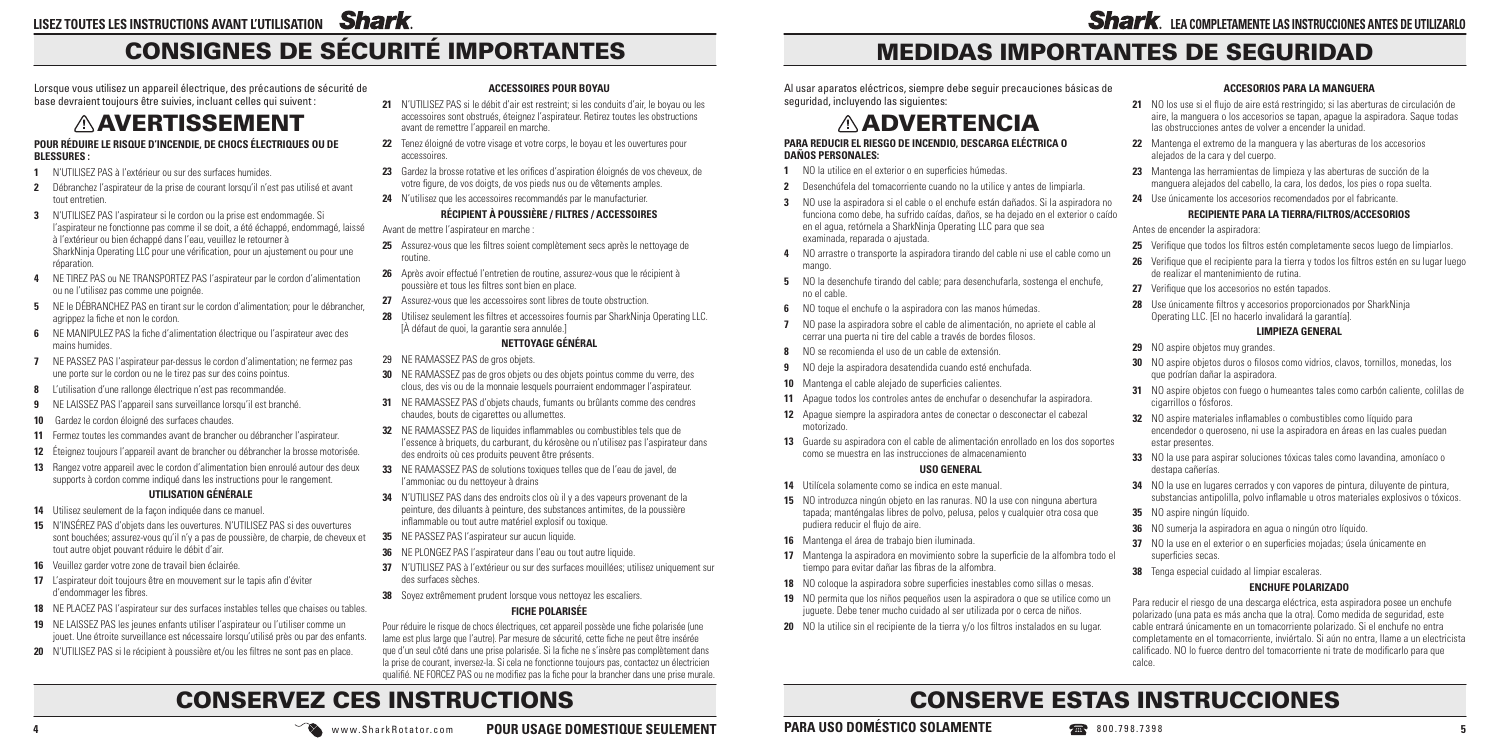**ASSEMBLY**



- **1** Place the vacuum body onto floor nozzle.
- **2** Slide handle into top and secure with the provided bolt.
- **3** Insert extension wand through tool caddy and **5** over lower coupling.
- **5** Insert the crevice tool and the dusting brush into the accessory clips as shown.
- **4** Wrap hose around lower hose clip, rest in hose cradle at top of unit and attach to wand.
- 
- **1** Press POWER to clean bare floor surfaces, area **2** rugs or areas above-floors. The brushroll will not spin in this mode.
- Press POWER and BRUSHROLL to clean carpets. 3 The brushroll indicator lights will illuminate GREEN. If there is a jam, the indicator light on floor nozzle will illuminate RED. Refer to MAINTENANCE (P12) for instructions on removing blockages.
- **3** Place your foot gently on the floor nozzle and tilt the handle back to start cleaning. Note: The brushroll will only spin once the vacuum is reclined back.

soporte para accesorios y sobre el acople

inferior.

**FLOOR CLEANING**

**DE PISOS**



**2** Appuyez sur le bouton d'alimentation «POWER» et sur le bouton de la brosse à tapis «BRUSHROLL» pour nettoyer les tapis. Le voyant lumineux de la brosse à tapis illuminera en VERT. S'il y a une obstruction, le voyant lumineux sur l'embout pour plancher illuminera en ROUGE. Reportez-vous à la section «ENTRETIEN» (P12) pour obtenir des instructions sur la façon d'enlever les



**3** Placez votre pied légèrement sur l'embout pour plancher et inclinez la poignée vers l'arrière pour commencer à nettoyer. Remarque : La brosse à plancher tournera seulement après que l'aspirateur est incliné

vers l'arrière..

**2** Presione POWER y BRUSHROLL para limpiar alfombras. La luz indicadora del cepillo se encenderá VERDE. Si el cepillo se traba, la luz indicadora del cepillo se encenderá ROJA. Consulte la sección MANTENIMIENTO (P12) por instrucciones para remover obstrucciones.

**3** Coloque su pie suavemente sobre la boquilla para piso e incline el mango hacia atrás para comenzar a limpiar. Nota: El cepillo para piso girará únicamente cuando la aspiradora se

recline hacia atrás.

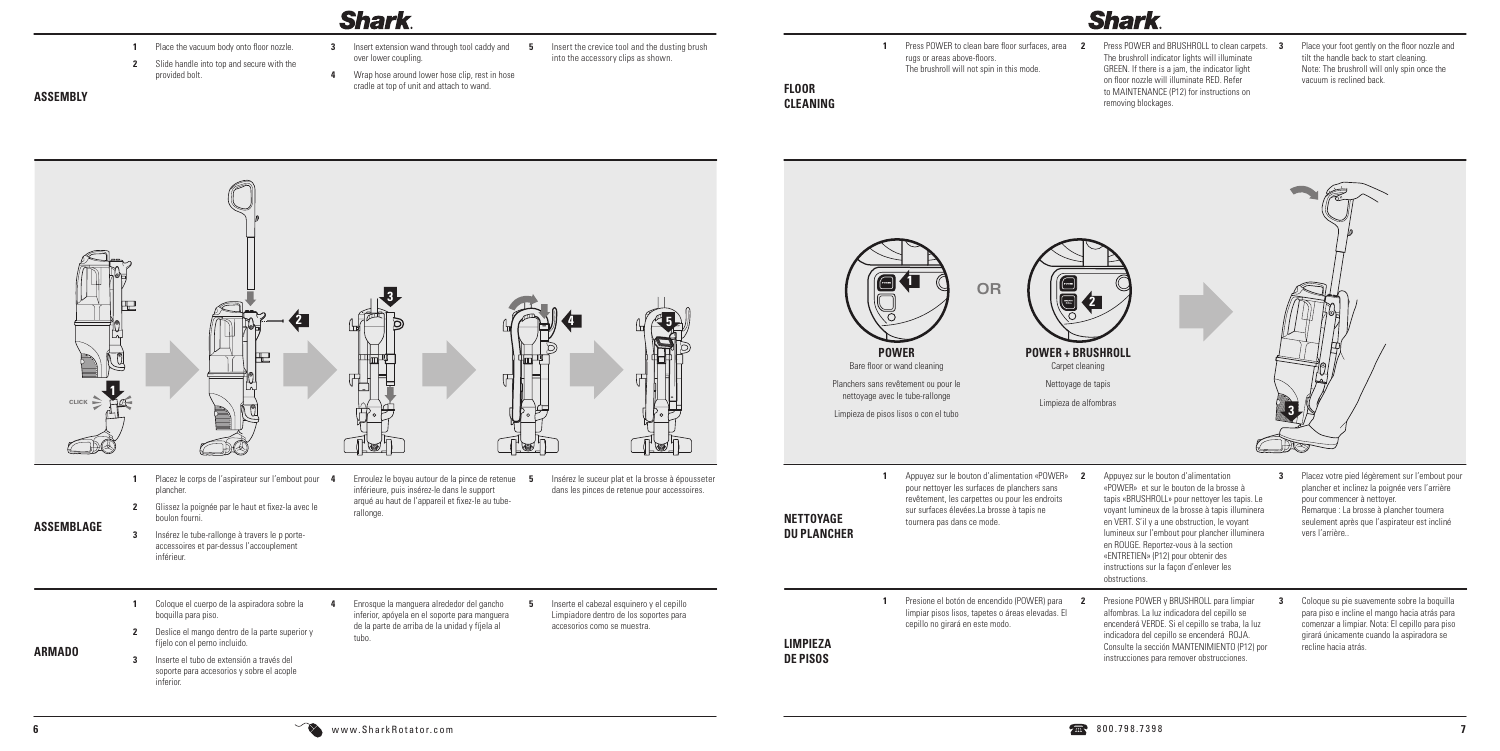**ABOVE FLOOR CLEANING**





- **1** Remove either the end of the hose or hose with extension wand depending on the amount of reach required.
- **2** Attach desired cleaning accessory. Should you need to increase or decrease the amount of suction, refer to Helpful Tips (P9), SUCTION RELEASE.
- **NOTE:** Select cleaning accessories are included with this model. Additional accessories are available for purchase at www.sharkrotator.com or by calling 1.800.798.7398.

 *For a list of what is included with this model, refer to inside flap of box.*

**1** This unit is equipped with a suction control to help with push and pull on high pile carpets, area rugs and to release suction when vacuuming delicate objects or drapery. Located at the end of the hose, slide the button forward with your thumb to minimize suction. Be sure to slide it back for maximum suction.

**3** The BRUSHROLL button spins the floor brush, ideal for use on carpeted surfaces. Note: The floor brush will only spin once the vacuum is reclined back.

**6** This floor nozzle has been optimized to work on all types of carpets as well as bare floors so there is never any need to adjust heights for different floor surfaces.

**7** Remember to clean your filters regularly under normal use. Also, for optimal performance, tap clean filters between washes as needed.

### **SUCTION CONTROL**

### **POWER BUTTONS**

**7** Recuerde limpiar sus filtros regularmente bajo condiciones de uso normal. También, para un rendimiento óptimo, sacuda los filtros entre lavados si es necesario.

# **CORD HOOK**

- -

**4** For quick cord access, rotate upper hook 180° and remove cord. Rotate it back to store. Upper cord hook also pivots 90°.

**5** Designed to illuminate debris in dark areas, the headlights illuminate any time the power is on.

The headlights are long-lasting and designed to last the life of the vacuum.

# **HEIGHT ADJUSTMENT**

### **FILTERS**

### **CONTROL DE SUCCIÓN**

**6** Cet embout pour plancher a été optimisé pour fonctionner sur tous les types de tapis ainsi que sur les planchers sans revêtement, pour ne pas avoir à ajuster la hauteur pour différentes surfaces.

- **1** Esta unidad viene equipada con un control de succión para ayudarle a moverse en alfombras altas, tapetes y para liberar la succión al limpiar objetos delicados o cortinas. Se encuentra en el extremo de la manguera y puede deslizar
	- el botón hacia adelante con su pulgar para minimizar la succión. Asegúrese de volver a deslizarlo hacia atrás para obtener la máxima succión.



# **BOTONES DE ENCENDIDO**

**2** El botón de encendido (POWER) enciende la succión únicamente. Esto es ideal para usar en pisos lisos, tapetes delicados y para usar con accesorios.

**3** El botón BRUSHROLL hace girar el cepillo para pisos, ideal para superficies alfombradas. Nota: El cepillo para piso girará únicamente cuando la aspiradora se recline hacia atrás.

# **GANCHOS PARA EL CABLE**

**4** Para rápido acceso al cable, rote el gancho superior 180° y remueva el cable. Gírelo nuevamente a su posición inicial para guardarlo. El gancho pare cable superior también gira 90°.

# **FOCOS**

**5** Diseñados para iluminar desechos en lugares oscuros, se encienden cuando la aspiradora

está encendida.

 Los focos son duraderos y están diseñados para durar lo mismo que la aspiradora.

### **AJUSTE DE ALTURA**

- **2** The POWER button turns on suction only. This is ideal for use on bare floors, delicate area rugs and for use with accessories.
- **HEADLIGHTS**
- **2 3 5 5 5 6 5 5 5 5 5 4**
	-

**6** Esta boquilla para piso está optimizada para funcionar en todo tipo de alfombra y en pisos lisos de modo que no hace falta ajustar la altura para diferentes superficies.

### **FILTROS**

### **CONTRÔLE D'ASPIRATION**

**1** Cet appareil est doté d'un contrôle d'aspiration afin d'aider à pousser et à tirer lorsque vous passez l'aspirateur sur des tapis à poils longs, sur des carpettes et pour relâcher l'aspiration lorsque vous nettoyez des objets délicats ou des rideaux. Situé à l'extrémité du boyau, faites glisser le bouton vers l'avant avec votre pouce pour diminuer l'aspiration. Assurez-vous de le remettre à la position d'origine pour une aspiration maximale.

### **BOUTONS D'ALIMENTATION**

**2** Le bouton d'alimentation «POWER» met uniquement l'aspiration en marche. Ceci est idéal pour les planchers sans revêtement, les carpettes délicates et pour une utilisation avec les accessoires.

**3** Le bouton «BRUSHROLL» met en marche la rotation de la brosse à plancher et elle est idéale pour les surfaces avec du tapis. Remarque : la brosse à plancher tournera uniquement lorsque l'aspirateur est incliné vers

- l'arrière.
- 

# **CROCHETS POUR LE CORDON**

**4** Pour un accès rapide au cordon, tournez le crochet supérieur à 180° et retirez le cordon. Retournez-le à sa position d'origine pour le rangement. Le crochet supérieur pivote également à 90°.

**PHARES**

**5** L'éclairage à l'avant est conçu pour illuminer les débris dans les zones sombres et pour éclairer chaque fois que l'appareil est allumé. Les lampes d'éclairage sont de longue durée et furent conçues pour durer pendant toute la vie de l'aspirateur.

### **AJUSTEMENT DE LA HAUTEUR**

### **FILTRES**

**7** N'oubliez pas de nettoyer vos filtres régulièrement lors de conditions normales d'utilisation. Également, pour obtenir une performance optimale, secouez-les entre les lavages.

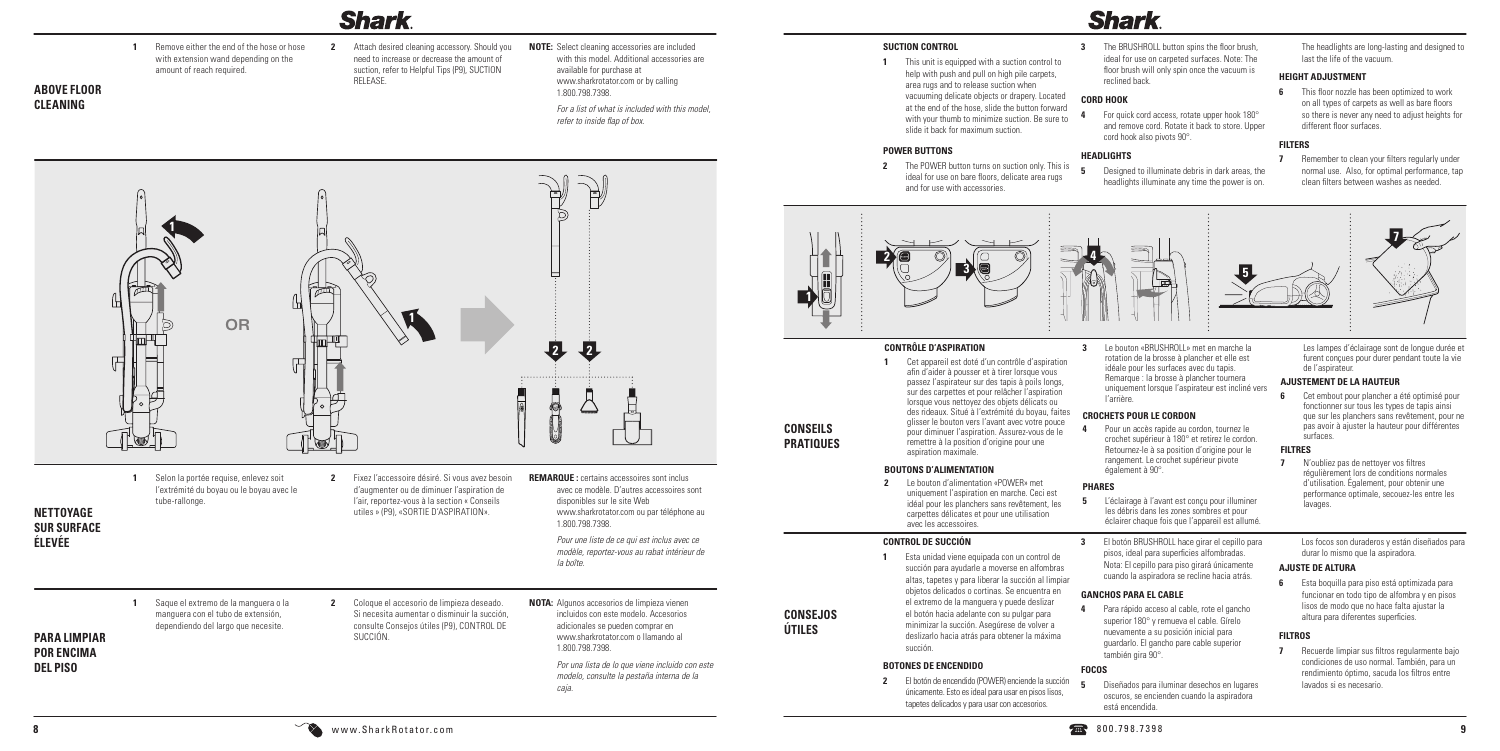

**5** Remove and rinse the nst-motor filter frame once every year. First, remove the floor nozzle by pressing the red nozzle release button on back of vacuum. Rotate counter-clockwise to release the filter frame. Rinse the post-motor filter and let air dry completely before replacing back into the vacuum. Hand wash only. Re-assemble back on to floor nozzle.



# **See cleaning schedule on page 2**

**4** With the dust cup removed, remove and rinse the foam and felt filters every 3 months. Let air dry completely before replacing. Hand wash only. Tap loose dirt off filters between washes

**2** Mientras sostiene el recipiente de la tierra sobre 4 un cesto o bolsa de basura, accione la traba para abrir la tapa inferior ubicada en el medio del frente del recipiente de la tierra. **3** Presione el botón de liberación de la tapa superior del recipiente de la tierra para acceder

a la rejilla y remover la acumulación de desechos 5 si es necesario.

du récipient à poussière.

**3** Appuyez sur le loquet de dégagement supérieur pour accéder et nettoyer l'écran de poussière si

nécessaire.

### **NETTOYER LES FILTRES Consultez la section « Horaire de nettoyage »**

**4** Avec le récipient à poussière enlevé, sortez et rincez le filtre en mousse et celui de feutre à tous les 3 mois. Laissez sécher à l'air libre complètement avant de les remettre dans l'aspirateur. Lavage à la main uniquement. Tapotez et secouez, au besoin, les filtres pour dégager la saleté entre les lavages.

Réinstallez-le sur l'embout pour plancher.

**VACIADO DEL RECIPIENTE DE LA TIERRA 1** Presione el botón para liberar el recipiente de la tierra y saque el recipiente de la tierra del cuerpo



de la aspiradora.

### **LIMPIE LOS FILTROS**

### **Vea el programa de limpieza en la página 2**

**4** Con el recipiente de la tierra fuera de la aspiradora, saque y enjuague los filtros de espuma y de fieltro cada 3 meses. Deje que se sequen completamente al aire antes de volver a instalarlos. Lávelos a mano únicamente. Sacuda la basura de los filtros entre lavados si es necesario.

**5** Enlevez et rincez le cadre du filtre après-moteur annuellement. Vous devez premièrement enlever l'embout pour plancher en appuyant sur le bouton de dégagement rouge à l'arrière de l'aspirateur. Tournez dans le sens contraire des aiguilles d'une montre pour sortir le cadre du filtre. Rincez le filtre après-moteur et laissez-le sécher complètement à l'air libre avant de le réinstaller à l'intérieur de l'aspirateur. Lavage à la main uniquement.

> **5** Saque y enjuague el soporte del filtro de salida una vez por año. Remueva primero la boquilla para piso presionando el botón rojo de liberación de la boquilla de la parte de atrás de la aspiradora. Gire en sentido contra horario para liberar el soporte del filtro. Enjuague el filtro de salida y deje que se seque completamente al aire antes de volverlo a colocar dentro de la aspiradora. Lávelo a mano únicamente. Vuelva a colocarlo en la boquilla para piso.

**MANTENIMIENTO**

# **ACCESORIOS**

NOTA: Algunos accesorios de limpieza están incluidos. Otros se pueden comprar en www.sharkrotator.com o llamando al 1.800.798.7398.

*Por una lista de lo que viene incluido con este modelo, consulte la pestaña interna de la caja.*

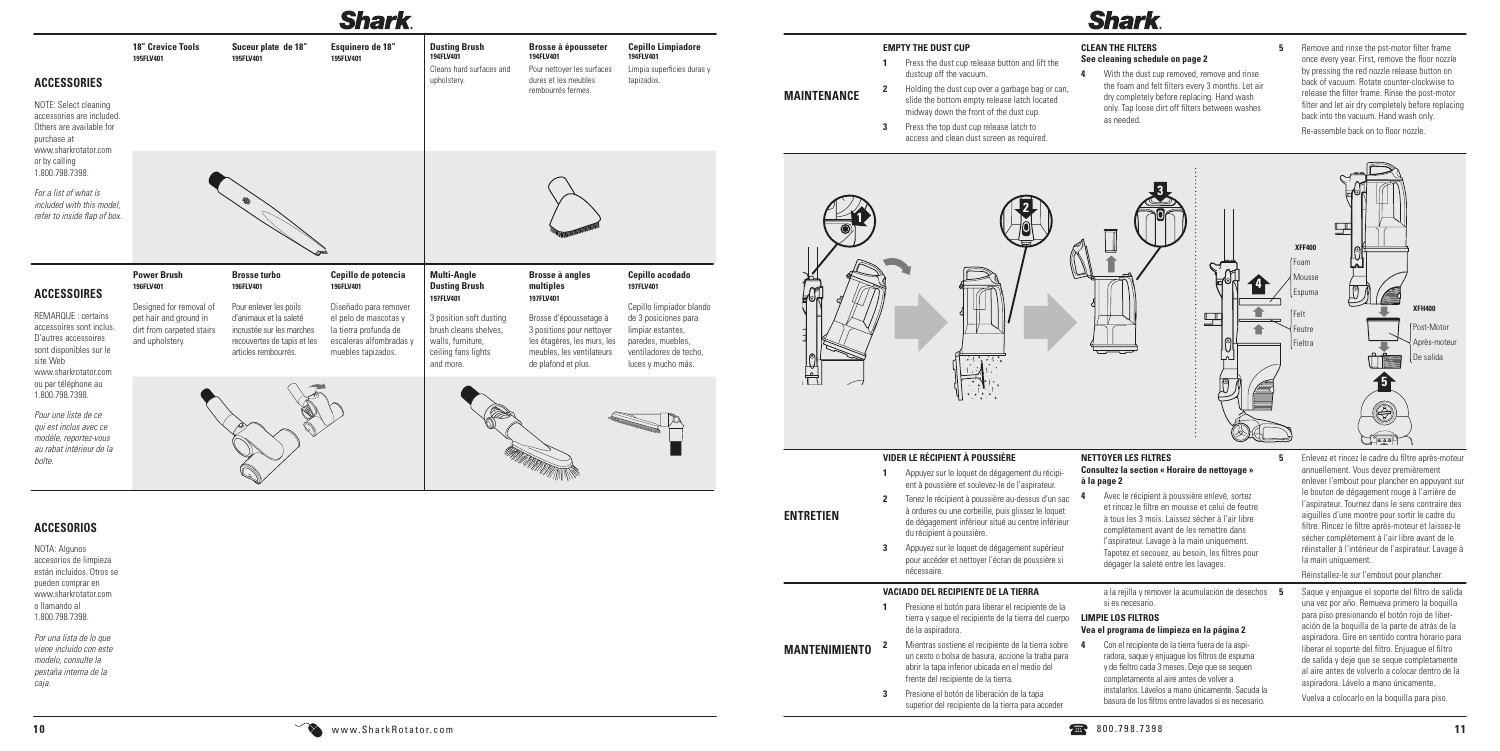**12** www.SharkRotator.com 800.798.7398 **13**

**CHECK FOR BLOCKAGES REMOVE AND INSPECT:**

### **1 HOSE AND TUBES** This unit is equipped with a clear cover at the top of the intake duct. Remove floor nozzle and hose and shine a flashlight up from the bottom to check for possible blockage. Remove dustcup

- **a** Squeeze tabs together and pull up to expose the airway.
- **b** Remove any string, carpet fibers or hair that may be wrapped around the brushroll.



 $\blacksquare$ 

# **2 BOTTOM OF FLOOR NOZZLE**

# **VÉRIFICATION DES OBSTRUCTIONS POUR VÉRIFIER LA PRÉSENCE D'OBSTRUCTIONS, ENLEVEZ ET INSPECTEZ :**

**1 BOYAU ET TUBES**

 Cet appareil est doté d'un couvercle transparent sur le dessus de la conduite d'entrée d'air. Enlevez l'embout pour plancher et le boyau, puis éclairez le haut et le bas avec une lampe de poche pour des obstructions.

Enlevez le récipient à poussière et vérifiez toutes les entrées d'air.

# **2 PARTIE INFÉRIEURE DE L'EMBOUT POUR PLANCHER a** Pincez les languettes ensemble et tirez-les

- vers le haut pour exposer les entrées d'air.
- **b** Enlevez les fils, les fibres de tapis ou les cheveux qui peuvent être enroulés autour de la brosse à tapis

# **2 BOQUILLA INFERIOR DE PISO<br><b>a** Presione las pestañas entre sí y tire hacia

- Dust cup may be full; empty dust cup.
- accessories for blockages; clear blockages if required.
- suction power.

# **VERIFICACIÓN DE OBSTRUCCIONES PARA REVISAR POR OBSTRUCCIONES, REMUEVA E INSPECCIONE:**

• Turn off the unit to disengage the brush roll and restart with the POWER button for suction only

# **1 MANGUERAS Y TUBOS**

 Esta unidad está equipada con una tapa transparente en la parte superior del conducto de entrada. Saque el cabezal para piso y la manguera y apunte una linterna desde abajo para encontrar una posible obstrucción.

- arriba para exponer el conducto de aire.
- **b** Remueva todos los hilos, fibras de alfombra o pelo que pudiera estar enrollado alrededor del cepillo.



# **Shark**

**MAINTENANCE**

# **ENTRETIEN**

**MANTENIMIENTO**

# **Shark**

# **Vacuum is not picking up dirt. No suction or light**

**suction**

### **Vacuum lifts area rugs**

- Incline el mango hacia usted y libere la boquilla para piso de modo que desactive la función de apagado automático.
- 
- 



cleaning.

**Brush roll does not spin**

- • Pull the handle toward you and release the floor nozzle to disengage the auto-off feature.
- Turn the unit on by pressing the BRUSHROLL button.
- Immediately turn off and unplug vacuum, disconnect the nozzle and remove blockage before reconnecting and turning vacuum back on.

### **Vacuum turns off on its own**

- Suction is powerful. Take care when vacuuming area rugs or rugs with delicately sewn edges. Open the suction release on the handle to decrease suction power.
- • Vérifiez les filtres pour voir s'ils ont besoin d'être nettoyés. Suivez les instructions pour savoir comment rincer et sécher les filtres avant de les remettre à leur place dans l'aspirateur.
- • Le récipient à poussière est peut-être plein; videz-le.
- buses et les accessoires pour toutes obstructions; dégagez-les si nécessaire.
- • Fermez la sortie d'aspiration sur la poignée pour augmenter la puissance d'aspiration.

thermostat:

• L'aspiration est puissante. Soyez prudent lorsque vous passez l'aspirateur sur des carpettes ou sur des tapis avec des bords à coutures délicates. Ouvrez la sortie d'aspiration sur le boyau pour diminuer la puissance d'aspiration.

- This vacuum cleaner is equipped with a motor protective thermostat. If for some reason your vacuum overheats, the thermostat will automatically turn the unit off. Should this occur, perform the following steps to restart the motor
- • Éteignez l'appareil pour désengager la brosse à tapis et remettez l'appareil en marche en utilisant le bouton d'alimentation «POWER» pour un nettoyage avec aspiration uniquement.
- 1. Turn the unit off.
- 2. Unplug the vacuum.
- 3. Empty the dust cup and clean filters.
- 4. Check for blockages in hose, accessories and inlet openings.
- 5. Allow the unit to cool for a minimum of 45 minutes.
- 6. Plug in the vacuum.
- 7. Restart the unit on using either the POWER button.
- Note: If vacuum still does not start, contact Customer Service at: 800-798-7398.

# **La aspiradora no levanta la tierra. No hay**

# **succión o es muy baja**

- **•**  Revise si hay que limpiar los filtros. Siga las instrucciones para enjuagar y secar los filtros antes de volver a instalarlos en la aspiradora.
- • El recipiente de la tierra puede estar lleno; vacíelo.
- • Revise que no haya ninguna obstrucción en la accesorios; limpie las obstrucciones si es necesario.
- • Cierre el control de liberación de succión del mango para aumentar la potencia de succión .

- 
- 
- manguera, sus conexiones, las boquillas y los

# **La aspiradora levanta tapetes**

• Demasiada succión. Tenga cuidado al aspirar tapetes o alfombras con bordes bordados delicados. Abra el control de liberación de succión del mango para disminuir la potencia de succión.

- Check filters to see if they need cleaning. Follow instructions for rinsing and drying the filters before re-inserting back into the vacuum.
- 
- Check hose, hose connections, nozzles and
- Close the suction release on the handle to increase

# **El cepillo no gira**

- • Encienda la unidad presionando el botón del cepillo giratorio (BRUSHROLL).
- • Apague y desenchufe inmediatamente la aspiradora, desconecte la boquilla y remueva la obstrucción antes de volver a conectarla y de volver a encender la aspiradora.

### **La aspiradora se apaga sola**

**•**  Esta unidad está equipada con un termostato de protección del motor. Si la aspiradora se sobrecalienta por cualquier motivo, el termostato la apagará automáticamente. Si pasa eso, siga los siguientes pasos para reiniciar el termostato del motor:

- 1. Apague la unidad.
- 2. Desenchufe la aspiradora.
- 3. Vacíe el recipiente para la tierra y limpie los filtros.
- 4. Revise que la manguera, los accesorios y las entradas de aire no estén tapados.
- 5. Permita que la unidad se enfríe durante 45 minutos como mínimo.
- 6. Enchufe la aspiradora.
- 7. Vuelva a encender la unidad con el botón de POWER.
- Nota: Si la aspiradora todavía no se enciende, llame a nuestro servicio al cliente al: 800-798-7398.

### **L'aspirateur ne ramasse pas la saleté. Aucune aspiration ou peu d'aspiration**

- • Cet appareil est doté d'un thermostat de protection du moteur. Si pour quelque raison votre aspirateur surchauffait, le thermostat éteindrait
- Apague la unidad para destrabar el cepillo y vuelva a encenderla con el botón de encendido (POWER) para limpiar con succión únicamente.

- 
- • Vérifiez le boyau, les connexions du boyau, les
	-

### **L'aspirateur soulève les carpettes**

### **La brosse à tapis ne tourne pas**

- • Tirez la poignée vers vous et dégagez l'embout pour plancher pour désengager la fonction de fermeture automatique.
- • Veuillez mettre l'appareil en marche en appuyant sur le bouton de la brosse à tapis «BRUSHROLL».
- Mettez immédiatement l'aspirateur hors tension et débranchez-le; débranchez la buse et enlevez l'obstruction avant de brancher et de remettre l'aspirateur en marche.

### **L'aspirateur s'éteint de lui-même**

automatiquement l'appareil. Si cela se produit, effectuez les étapes suivantes pour réinitialiser le thermostat du moteur :

- 1. Éteignez l'aspirateur.
- 2. Débranchez l'aspirateur.
- 3. Videz le récipient à poussière et nettoyez les filtres.
- 4. Vérifiez s'il y a des obstructions dans le boyau, dans les accessoires et dans les orifices d'entrée.
- 5. Laissez refroidir l'appareil pendant au moins 45 minutes.
- 6. Branchez l'aspirateur.
- 7. Remettez l'appareil en marche soit en utilisant le bouton d'alimentation «POWER».
- Remarque : si l'aspirateur ne démarre toujours pas, contactez le service à la clientèle au : 800-798-7398.

**TROUBLE-SHOOTING GUIDE**







# **DE PROBLEMAS**

**GUIDE DE DÉPANNAGE**

![](_page_6_Picture_45.jpeg)

![](_page_6_Picture_52.jpeg)

**b**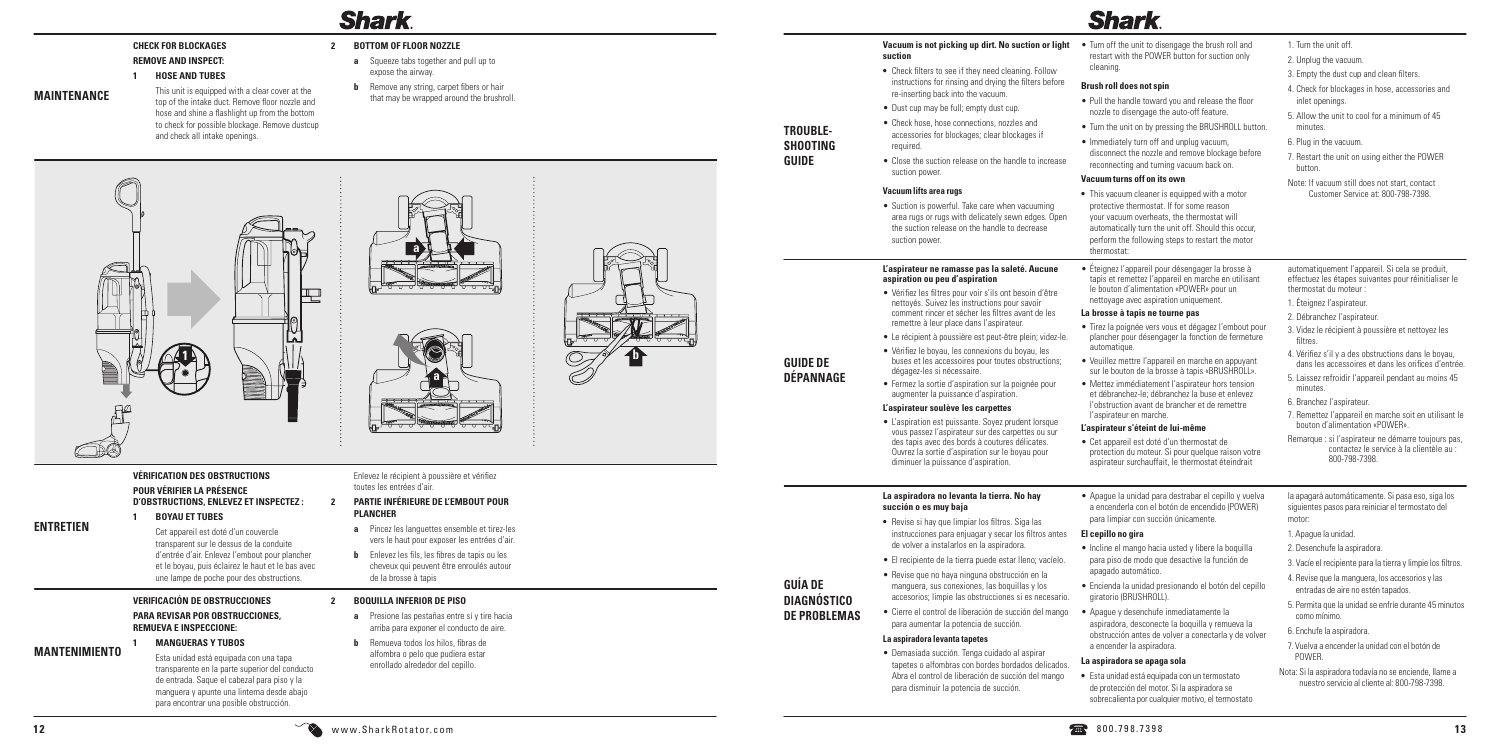SharkNinja Operating LLC warrants this product to be free from material defects and workmanship for a period of five (5) years from the date of purchase when utilized for normal household use, subject to the following conditions, exclusions and exceptions.

The liability of SharkNinja Operating LLC is limited solely to the cost of the repair or replacement of the unit at our option. This Limited Warranty does not cover normal wear of parts and does not apply to any unit that has been tampered with or used for commercial purposes. This Limited Warranty does not cover damage caused by misuse, abuse, negligent handling or damage due to faulty packaging or mishandling in transit. This Limited Warranty does not cover damage or defects caused by or resulting from damages from shipping or repairs, service or alteration to the product or any of its parts, which have been performed by a repair person not authorized by SharkNinja Operating LLC.

If your appliance fails to operate properly while in use under normal household conditions within the warranty period, you may return the complete appliance and accessories with proof of purchase and date, freight prepaid. For assistance with warranty service options or customer support, please call our customer care and product specialists at 1-800-798-7398 or visit our website at www.sharkrotator.com.

If the appliance is found by SharkNinja Operating LLC to be defective, in SharkNinia Operating LLC's sole discretion, we will repair or replace it free of charge. Proof of purchase is required and a fee of \$19.95 will apply to cover the cost of return freight.\*

Non-durable parts including, without limitation, filters, brushes and electrical parts which normally require replacement are specifically excluded from warranty.

This Limited Warranty is extended to the original purchaser of the unit and excludes all other legal, implied and/or conventional warranties. The responsibility of SharkNinja Operating LLC if any, is limited to the specific obligations expressly assumed by it under the terms of this Limited Warranty. In no event is SharkNinja Operating LLC liable for incidental or consequential damages to anyone of any nature whatsoever. Some states do not permit the exclusion or limitation of incidental or consequential damages, so the above may not apply to you.

This Limited Warranty gives you specific legal rights, and you may also have other rights which vary from state to state or province to province.

\*IMPORTANT: Carefully pack item to avoid damage in shipping. Be sure to include proof of purchase date and to attach a tag to item before packing including your name, complete address and phone number with a note giving purchase information, model number and what you believe is the problem with the item. We recommend you insure the package (as damage in shipping is not covered by your warranty). Mark the outside of your package "ATTENTION CUSTOMER SERVICE". We are constantly striving to improve our products, therefore the specifications contained herein are subject to change without notice.

Cette garantie limitée vous confère des droits juridiques spécifiques, et d'autres droits légaux vous sont peut-être disponibles, variant d'un État à l'autre ou d'une province à l'autre.

SharkNinja Operating LLC garantit ce produit contre toute défectuosité de matériel ou de main-d'œuvre pour une période de cinq (5) ans à compter de la date d'achat lors d'utilisation dans le cadre d'un usage domestique normal, sujet aux conditions, exclusions et exceptions suivantes.

La responsabilité de SharkNinja Operating LLC est limitée au coût de réparation ou de remplacement de l'appareil, à sa seule discrétion. Cette garantie limitée ne couvre pas l'usure normale des pièces et ne s'applique pas aux appareils ayant été altérés ou utilisés à des fins commerciales. Cette garantie limitée ne couvre pas les dommages causés par une mauvaise utilisation, l'abus, la négligence lors de la manipulation, un emballage inadéquat ou la mauvaise manipulation en transit. Cette garantie limitée ne couvre pas les dommages ou défauts causés par ou résultants du transport, des réparations, de l'entretien ou de l'altération du produit ou à ses pièces, effectués par un technicien non autorisé par SharkNinja Operating LLC.

Si votre appareil ne fonctionne pas comme il le devrait lors d'un usage domestique normal pendant la période de garantie, vous pouvez le retourner au complet avec ses accessoires, port payé. Pour obtenir de l'assistance avec les options du service de la garantie ou de l'assistance, veuillez appeler notre service à la clientèle et nos spécialistes de produits au 1-800-798- 7398 ou visitez notre site Web à www.sharkrotator.com.

Si SharkNinja Operating LLC constate que l'appareil est défectueux, à la seule discrétion de SharkNinja Operating LLC, nous le réparerons ou le remplacerons sans frais. Une preuve d'achat est requise et un montant de 19,95 \$ est nécessaire pour couvrir les frais de retour.\*

Les accessoires d'usage courant incluant, mais sans s'y limiter, les filtres, les brosses et les pièces électriques qui nécessitent habituellement un remplacement sont spécifiquement exclus de la garantie.

Cette garantie limitée s'applique à l'acheteur original de l'appareil et exclut toutes les autres garanties juridiques, implicites ou conventionnelles. La responsabilité de SharkNinja Operating LLC, s'il y en a une, se limite aux obligations spécifiques exprimées sous cette garantie limitée. En aucun cas, SharkNinja Operating LLC ne peut être tenu responsable d'incidents ou de dommages indirects de toute nature que ce soit. Certains États ou provinces n'autorisent pas l'exclusion ou la limitation de dommages circonstanciels ou conséquents, dans ce cas, cette disposition ne s'appliquerait pas.

\*IMPORTANT : Emballez soigneusement l'appareil pour éviter tout dommage lors du transport. Assurez-vous de joindre la preuve d'achat et d'attacher à l'appareil une étiquette mentionnant votre nom, adresse complète ainsi que le numéro de téléphone, de même que l'information concernant l'achat, le numéro de modèle et le problème, selon vous, de l'appareil. Nous vous recommandons d'assurer votre colis (puisque les dommages lors du transport ne sont pas couverts par la garantie). Indiquez sur l'extérieur de votre colis « ATTENTION SERVICE À LA CLIENTÈLE ». Nous essayons constamment d'améliorer nos produits, donc les clauses contenues dans ce document peuvent changer sans préavis.

SharkNinja Operating LLC garantiza este producto contra defectos de materiales y mano de obra por un término de cinco (5) años a partir de la fecha de compra original, siempre que sea utilizado para uso doméstico normal, sujeto a las siguientes condiciones, exclusiones y excepciones.

La responsabilidad de SharkNinja Operating LLC se limita únicamente al costo de reparación o reemplazo de la unidad, a nuestro criterio. Esta garantía limitada no cubre el desgaste normal de las partes y no cubre ninguna unidad que haya sido alterada o utilizada con fines comerciales. Esta garantía limitada no cubre daños ocasionados por uso inadecuado, abuso, negligencia o daños causados por embalaje inapropiado o maltrato durante el transporte. Esta garantía limitada no cubre daños o defectos causados o resultantes durante el transporte para su reparación o alteraciones del producto o cualquiera de sus partes, realizadas por una persona no autorizada por SharkNinja Operating LLC.

Si su artefacto no funciona correctamente al utilizarlo bajo condiciones domésticas normales dentro del período de garantía, puede devolver el artefacto completo y los accesorios, junto con un comprobante de la fecha de compra, pagando los gastos de envío. Por asistencia con opciones del servicio de garantía o para soporte al cliente, llame a nuestro centro de atención al cliente y especialistas de productos al 1-800-798-7398 o visite nuestro sitio web en www.sharkrotator.com.

Si SharkNinja Operating LLC determina que el artefacto presenta un defecto, lo reparará o remplazará sin cargo, a su criterio. Se requiere comprobante de compra y se aplica un cargo de \$19.95 para cubrir el costo del envío de vuelta.

Los insumos tales como, sin limitación, filtros, cepillos y partes eléctricas que normalmente necesitan ser reemplazados son explícitamente excluidos de la garantía.

Esta garantía limitada es válida para el comprador original del producto y excluye cualquier otra garantía legal, implícita y/o convencional. La responsabilidad de SharkNinja Operating LLC, de existir, se limita a las obligaciones específicas asumidas expresamente bajo los términos de esta garantía limitada. Bajo ninguna circunstancia SharkNinja Operating LLC será responsable por daños incidentales o indirectos a cualquiera, de ninguna clase. Algunos estados no permiten la exclusión o limitación de daños consiguientes o incidentales, por lo tanto lo anterior puede no ser válido para usted.

Esta garantía limitada le otorga derechos legales específicos, y usted puede también tener otros derechos los que varían de estado a estado o de provincia a provincia.

\*IMPORTANTE: Embale el producto cuidadosamente para evitar daños durante el transporte. Asegúrese de incluir un comprobante de la fecha de compra y de colocarle una etiqueta al producto con su nombre, dirección completa y número de teléfono, una nota proporcionando información de la compra, número de modelo y una descripción del problema. Le recomendamos asegurar el paquete (puesto que la garantía no cubre daños de envío). Escriba en el exterior del paquete "ATTENTION CUSTOMER SERVICE". Nosotros nos esforzamos constantemente en mejorar nuestros productos, por lo tanto las especificaciones aquí indicadas pueden cambiar sin previo aviso.

# **FIVE-YEAR (5) LIMITED WARRANTY GARANTÍA LIMITADA DE CINCO (5) AÑOS NOTES**

Shark